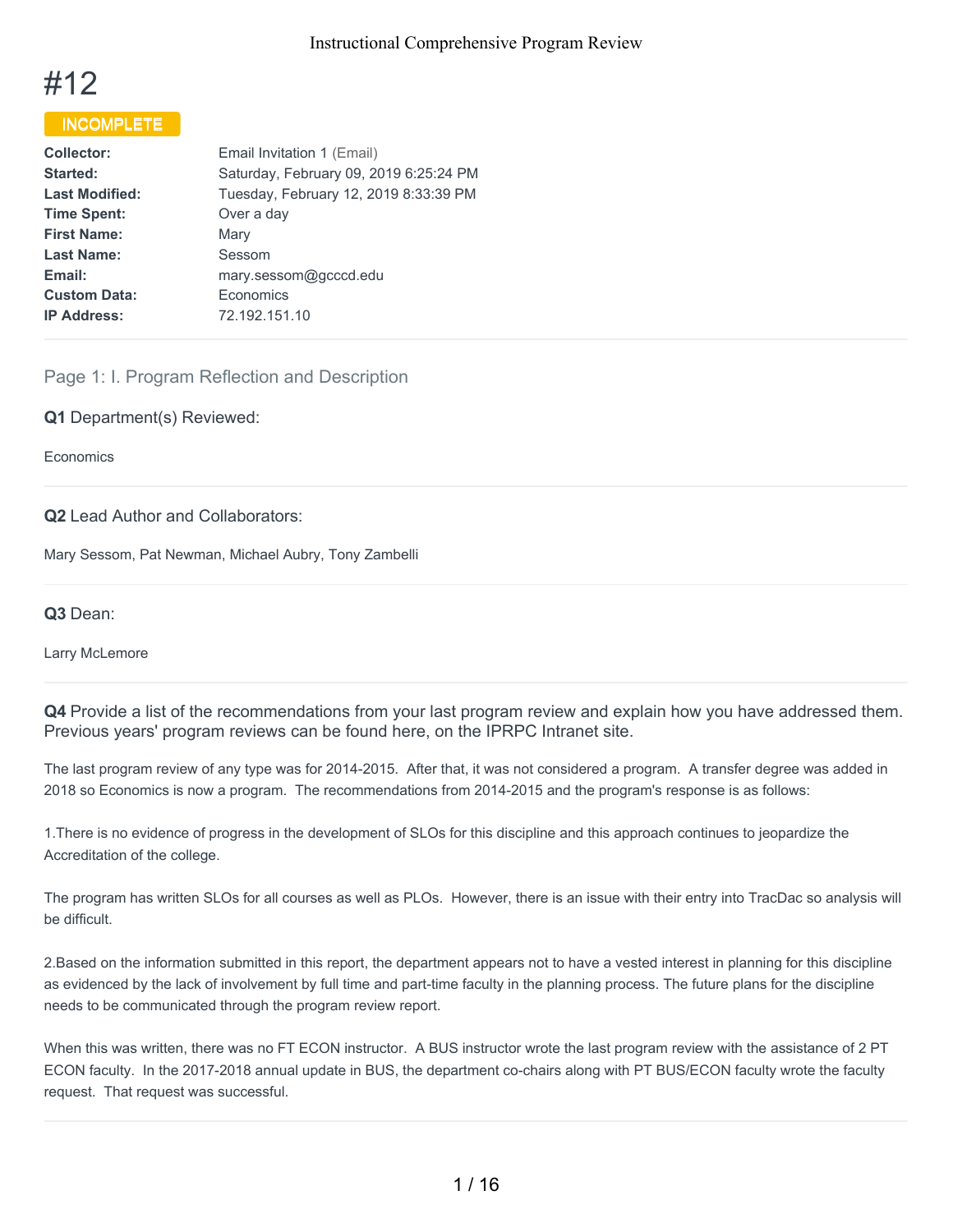**Q5** Provide a list of tenured/tenure track faculty and support staff in the program as of fall 2016.

A new tenure track instructor was hired to start in Fall 2019.

#### **Q6** Provide your program's mission statement.

The mission of the economics discipline is to enhance student understanding of economic principles that prepare students for transfer to four-year institutions and entry-level positions within the field of business.

#### **Q7** Describe how your program supports the mission and goals of the College.

The program has recently added an AA-T degree.

The program, B&PS department and the college provide support for the Center for Economic Education which promotes economic and civic development from k-12 to adult learning beyond, and not necessarily including, college.

#### **Q8** Provide the description of your program as it appears in the current college catalog, available here.

The AA-T in Economics for Transfer provides a broad exposure to the field of economics. Students will learn about the factors that determine the production, distribution and consumption of goods and services. They will come to understand the behavior and interactions of economic agents and how economies work. This major prepares student to transfer to a California State University, where a baccalaureate degree may be earned in Economics or a closely related field.

## Page 2: II. Program Degrees and Certificates

#### **Q9** Degree/Certificate #1

ECON has not been considered a program until the AD-T degree was added in 2018. Therefore, there have been no degrees or certificates awarded. At this time, students can complete this degree within a two year period.

| Q10 Degree/Certificate #2                                                                                                                                                                                                                                                                               | Respondent skipped this question        |
|---------------------------------------------------------------------------------------------------------------------------------------------------------------------------------------------------------------------------------------------------------------------------------------------------------|-----------------------------------------|
| Q11 Degree/Certificate #3                                                                                                                                                                                                                                                                               | <b>Respondent skipped this question</b> |
| Q12 Degree/Certificate #4                                                                                                                                                                                                                                                                               | Respondent skipped this question        |
| Q13 Please upload the awards data tables for your<br>program. You can print that worksheet from the program<br>review data report to PDF or copy and paste into a Word<br>document the awards data table rows for your program<br>from the college-wide program review data report,<br>accessible here. | Respondent skipped this question        |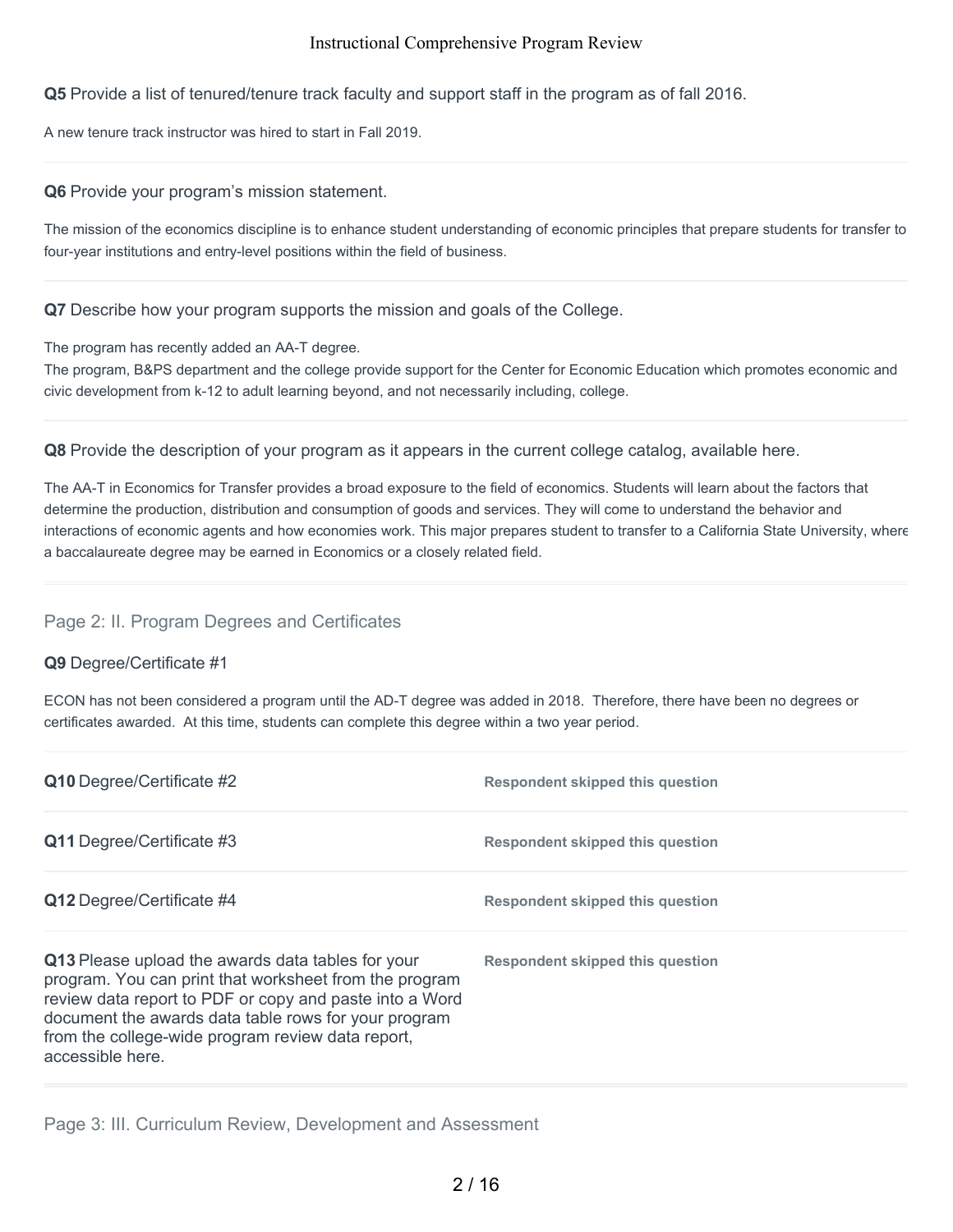**Yes**

**Q14** Access the Five Year Curriculum Review Cycle. Have all of your active course outlines been reviewed within the last five years?

**Q15** Write a paragraph about any changes planned for the curriculum, both areas of revision and areas of development and growth.

A new FT ECON instructor will start in Fall, 2019. Anything as significant as considering areas of revision or development/growth will be deferred until that instructor can weigh in. It is anticipated that some new ECON courses will be added that will complement the degree and certificate.

**Q16** Do you have an assessment plan on file with SLOAC? If you have not already done so, you can submit your program's assessment plan to SLO Coordinator, Tania Jabour, at tania.jabour@gcccd.edu. **Yes**

**Q17** Following that assessment plan, is your program's data up-to-date and complete in Nuventive/TracDat (including methods of assessment, results, dialogue/actions and follow-up)? If you are not sure, please contact Institutional Effectiveness Specialist, Erich Kevari, at erich.kevari@gcccd.edu to submit your assessment data. **No**

**Q18** What student learning-related successes and challenges have SLO results revealed for your department?Note: If SLO data are not offering useful feedback regarding student learning, and are not currently informing program improvements, please instead discuss the specific steps you plan to take to make learning outcomes and assessments more meaningful.

TracDat results are only posted through Spring 2018. All of those outcomes are above the baseline 70% set by the department.

**Q19** Do you have a PLO assessment plan on file with SLOAC? If you have not already done so, you can submit your program's assessment plan to SLO Coordinator, Tania Jabour, at tania.jabour@gcccd.edu.

**Yes**

**Q20** Please provide an analysis of your program learning outcomes (PLO) findings and what changes, if any were made as a result.

An analysis could not be conducted. The Economics PLOs are not entered in TracDat. The PLOs therefore could not be mapped to SLOs or ILOs. Additionally, the SLOs for Economics 110 have not been updated to reflect the current course outline. This was recently discovered and communicated to the SLO coordinator and IESE office. The co-chairs will work with the newly hired tenure track Economics instructor starting in Fall to review and revise SLOs and PLOs, as needed. Plans are to produce a new SLO/PLO assessment plan to do a deep dive on each course once or twice in a three-year period for continuous improvement, with the fourth year to analyze all data for the comprehensive program review. This schedule will be based on the new comprehensive Program Review schedule.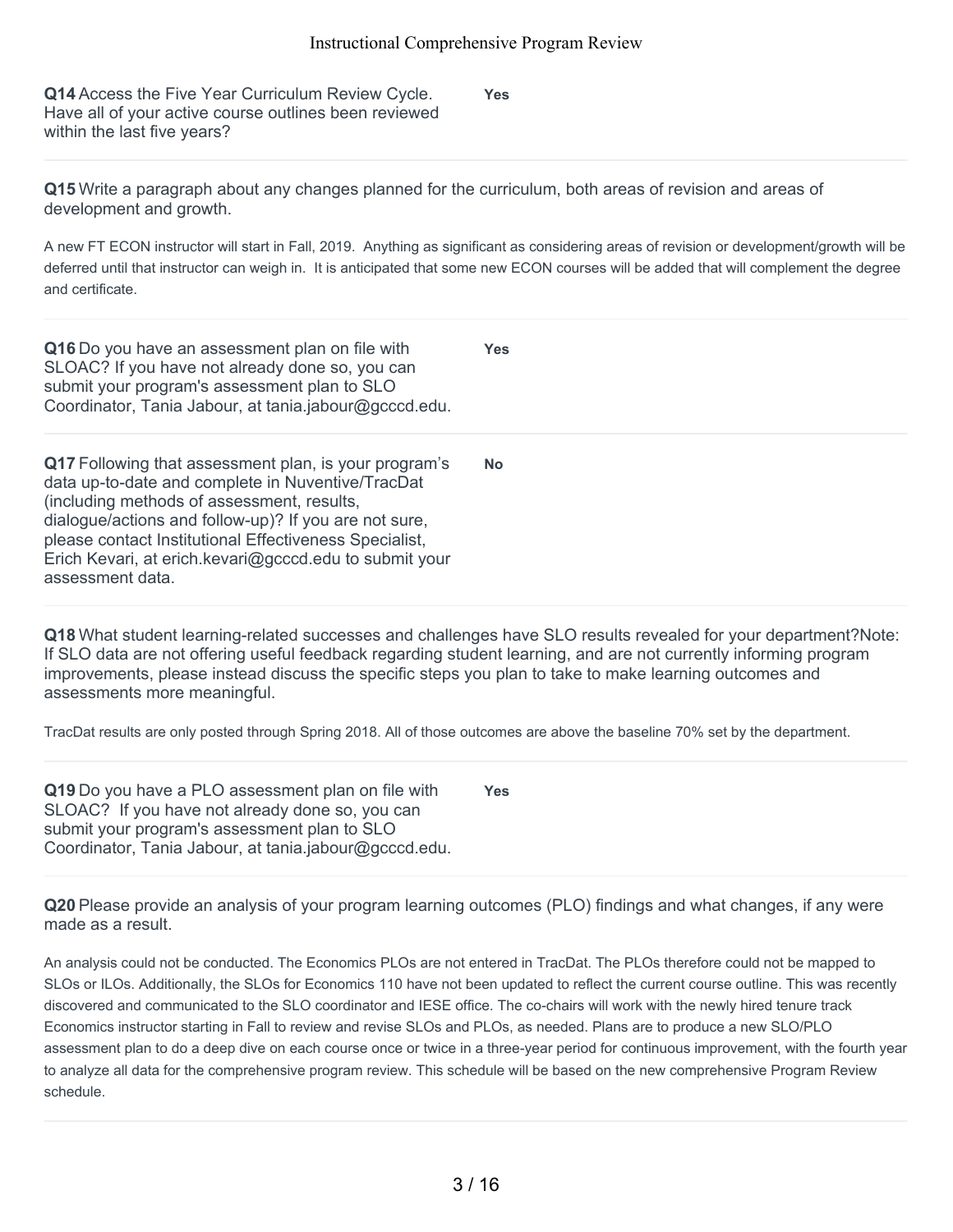| Q21 Is this a CTE Program? | <b>Yes</b> |
|----------------------------|------------|
|                            |            |

# Page 4: CTE Programs Only

**Q22** If a CTE program, provide a list of the committee members of your Advisory Committee, the chair's name, and the meeting schedule (e.g., twice yearly)

This is a brand new program with no FT faculty. As the newly hired FT faculty gets established in the college, the CE requirements will be addressed.

ECON is not considered a typical CE program. However, it is housed in a CE department and, more importantly, it is transfer AND career oriented.

**Q23** Summarize the recommendations from the Committee.

n/a

**Q24** Describe changes that have been made to the program as a result of the committee's recommendations

n/a

**Q25** If a CTE program, please discuss your labor market information. You can access labor market information on the CTE Launchboard, CTE Program Reports that have been prepared for the Governing Board, or by contacting the IESE Office at brianna.hays@gcccd.edu.

The Launchboard does not contain data for this discipline. However, the Bureau of Labor Statistics has ample data on jobs, job outlook, etc. For example, "Employment of economists is projected to grow 6 percent from 2016 to 2026, about as fast as the average for all occupations.... Applicants with a bachelor's degree may face strong competition for jobs. As a result, bachelor's degree holders will likely find jobs in other occupations." Similar occupations are Actuaries, Budget Analysts, Financial Analysts, Market Research Analysts, etc. The pay range for these types of careers range from \$63,000 to \$101,560.

Page 5: IV. Program Data Analysis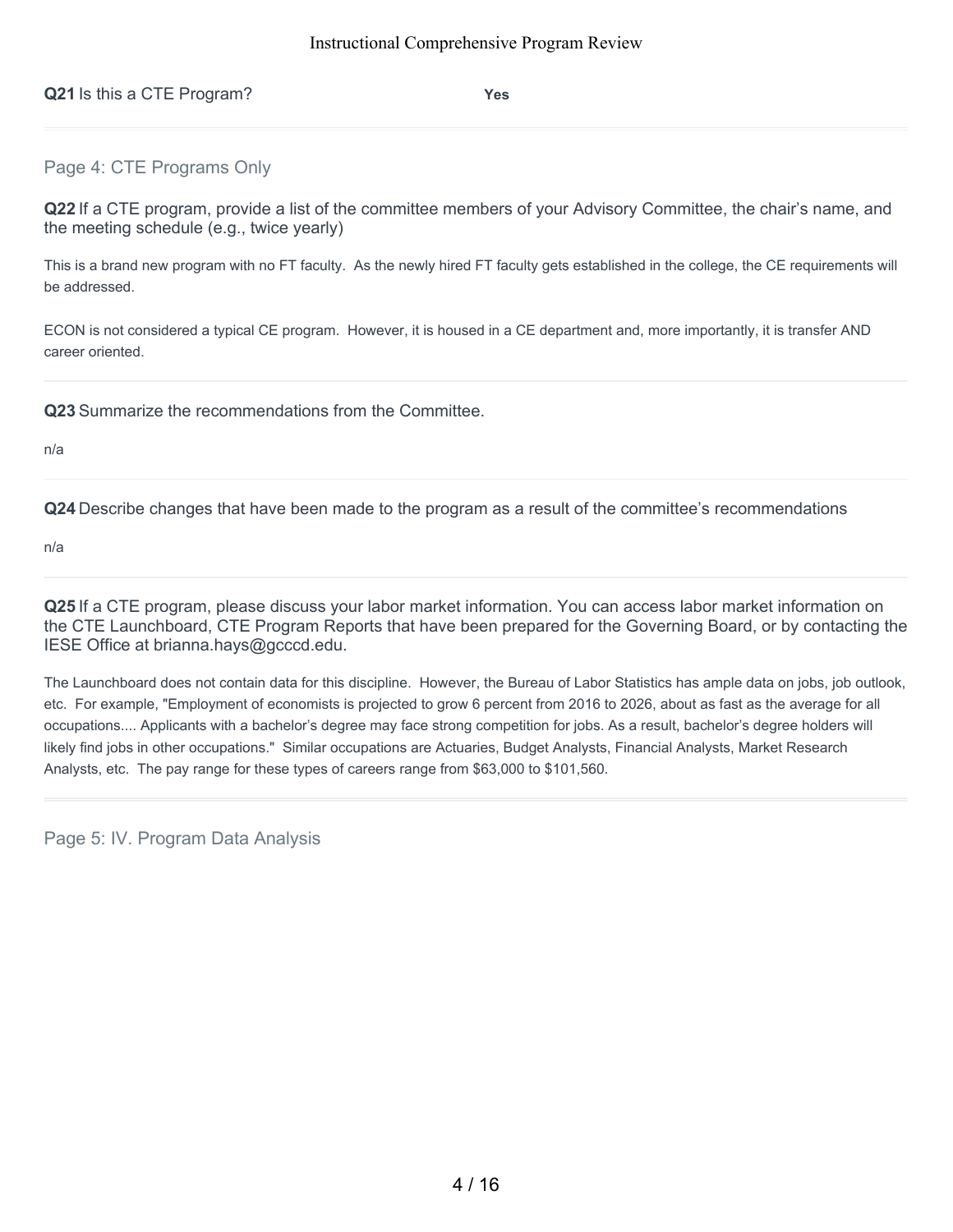**Q26** How has the program's student population changed over the past 5 years (e.g., student demographics, enrollment, etc.)? Note that you can access your program's data report and the college-wide data report here.

The changes in the program's student population has not tracked closely with that of the college.

There was a 12% gap between the change in Female/Male for the college with Males actually making no gains. The program had a 16% gap between Female/Male with the growth being in Female. Overall, the college gained 5% in enrollment while the program grew by 25%.

Surprisingly, the program's age group 20-24 had an increase of 31.5%! The college suffered a -2.5% decrease in this group. Even more surprising are the data in the 40+ years group. The college had a growth of 4% while the program showed a 27% increase evidencing the old cliche that one should never stop learning.

There are many Race/Ethnicity rows to look at but the largest ones are Asian, African-American, Hispanic and White.

In the program, the African-American group grew by 27% while the college experienced a -8% change.

A similar change is found in the Asian group with the college experiencing a -3% change but the program had the reverse; an 8% growth.

Among Hispanics, the college experienced 10% growth and the program had only 8% growth.

The White group, college-wide, had 13% growth and the program had a 48% change (but that datum point looks suspicious).

**Q27** How does the program's student population differ from the College's overall student population, if at all? Note that you can access your program's data report and the college-wide data report here.

One program that is fairly balanced between the genders is ECON. While the college has females out numbering males by 13%, ECON has a difference of 4%, balanced in favor of Mars.

A look at the Race/Ethnicity numbers for the period the data covers reveals a more marked difference. The groups where there are double digit students enrolled are in African-American, Asian, Hispanic and White. ECON had a 27% increase in the number of African-American students enrolled. The college, on the other hand, had only a 3% increase. Asian was not as markedly different. The ECON program had an increase of 8% and the college an increase of 1%. The Hispanic population did not grow by much in ECON for Hispanics, 8% for the program but took a leap college wide of 18.5%. The White group had a big increase of 24% in ECON and 26% college wide.

For fun and information, a look was taken at the Age category. Youngsters are finding ECON less appealing with only a 3.5% increase where the college rose by 20.5%. On the other hand, more mature folks at the other end of the data graph show ECON's 40+ population rose by 27% while the college attracted only 8.5% more. What does this say about ECON?!

**Q28** What are the implications for ensuring the program is addressing the needs of its student population?

The goal of any student is career preparation. ECON will continue to prepare students for that goal. This data doesn't really lead one to conclude that any of these student demographic characteristics mean that a need isn't being addressed.

**Q29** If you would like to attach any charts or additional documentation (aside from the program review report prepared by the IESE Office), please upload it using the button below.

**Respondent skipped this question**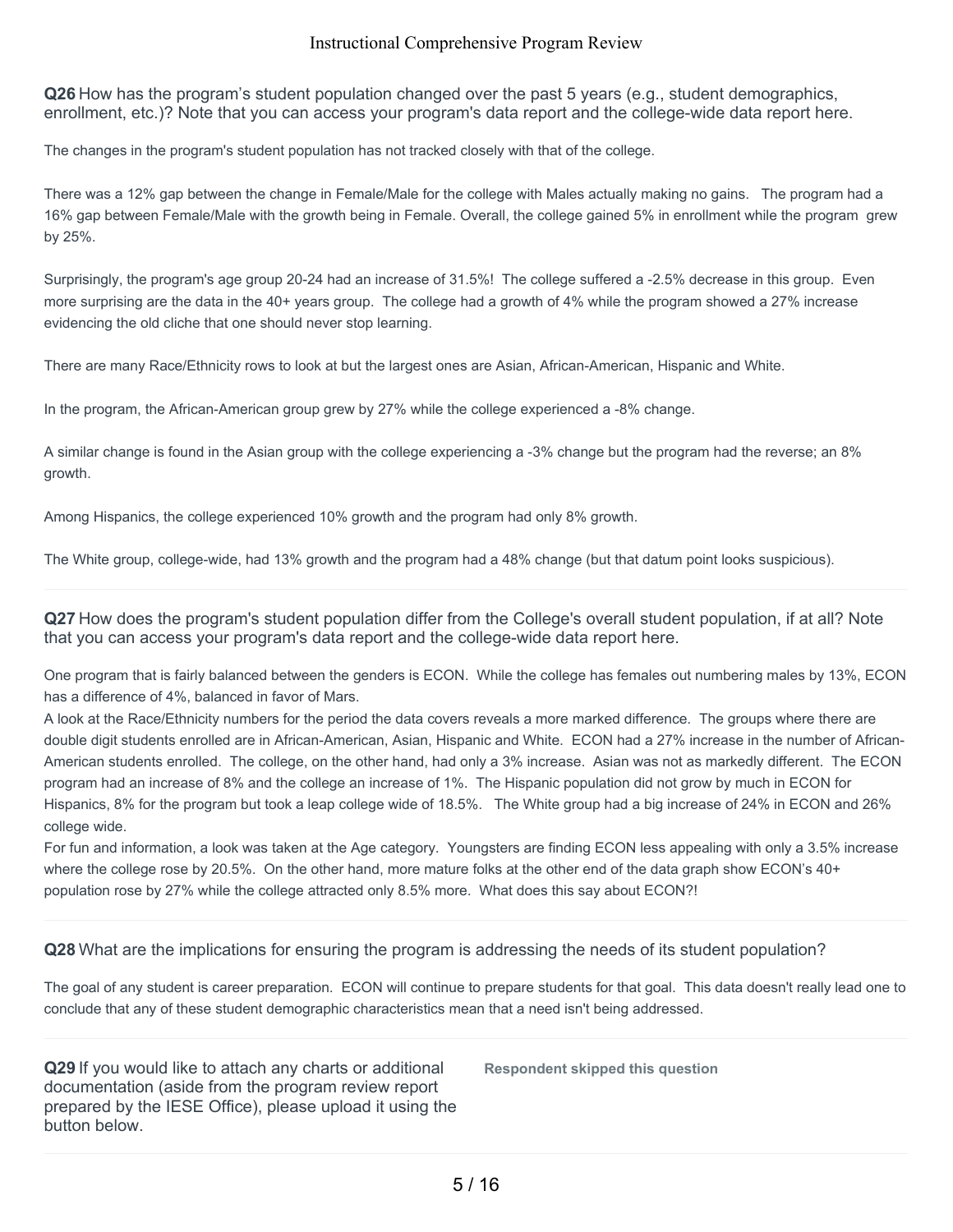**Q30** How has the program's success rate across all courses changed over the past 5 years?

ECON has an overall student success rate of 75.5%. During the time covered by the data, the highest success rate was 82% and the lowest 67%. The area that should be paid attention to is ECON 110, which is not a course for the AD-T and, is only offered in the Spring. Its 65.8% average is out of line with the rest of the program. Its highest success rate was 77% with a low of 54%. This class will need to be addressed by the new FT faculty member.

**Q31** The College has set a 2024 goal of reaching a 77% course success rate (students passing with a grade of A, B, C, or P out of those enrolled at census) for the College as a whole. Consider how your will program help the College reach its long-term goal of increasing the course success rate to 77%. Your program may have a program-specific goal for program-wide success rate that differs from the college goal, based on historical or contextual data/information. This is intended to provide a goal for improvement only; programs will not be penalized for not meeting the goal. What is your program's one-year (2019/20) goal for success rate across all courses in the program?

If one pulls ECON 110 out of the overall success averages, the program has a success rate of 76.65%. Subject to input from the new ECON instructor, if the success rates for ECON 110 are improved by 2% per year and the balance of the program improves by .5% each year, the program's success rate will meet and exceed the 77% goal.

**Q32** Which specific groups (by gender and ethnicity) have success rates lower than that of the program overall?

The overall student success rate was 75.5%.

The Hispanic students over all had a success rate of only 67.4% The year by year trend is upwards. The first year of the data showed an average success rate of 64.5%. The last year of date showed an average success rate of 72.5%. This represents an increase of .8% per semester. If this rate of success continues, the Hispanic students will have a success rate of 76.5% exceeding the overall program success rate if that says static.

African American students pose a conundrum as the average group for each semesters averages 14.6 enrolled. The entire program averages 316.9 students per semester. This group is less than .5% of the ECON students. Their success rate is 68%. The semesters when there were 4 or 6 students greatly skewed the averages. In two semesters when the enrollments were their highest, the percentage of success exceeded the program average; 17 students and 85% success; 21 students and 75% success rate. Perhaps the question isn't why is this group experiencing less success but rather, how do we attract more African American students to ECON?

**Q33** What program (or institutional) factors may be contributing to these lower rates of success for these groups of students?

Based on the analysis above, it seems as though success rates are on the rise.

**Q34** What specific steps will the program take to address these equity gaps in the 2019/20 academic year?

There is a new FT ECON instructor starting in the Fall. It will be appropriate to wait until he is on board. However, if things continue as they are for the Hispanic students, next year's annual update should be on the rise.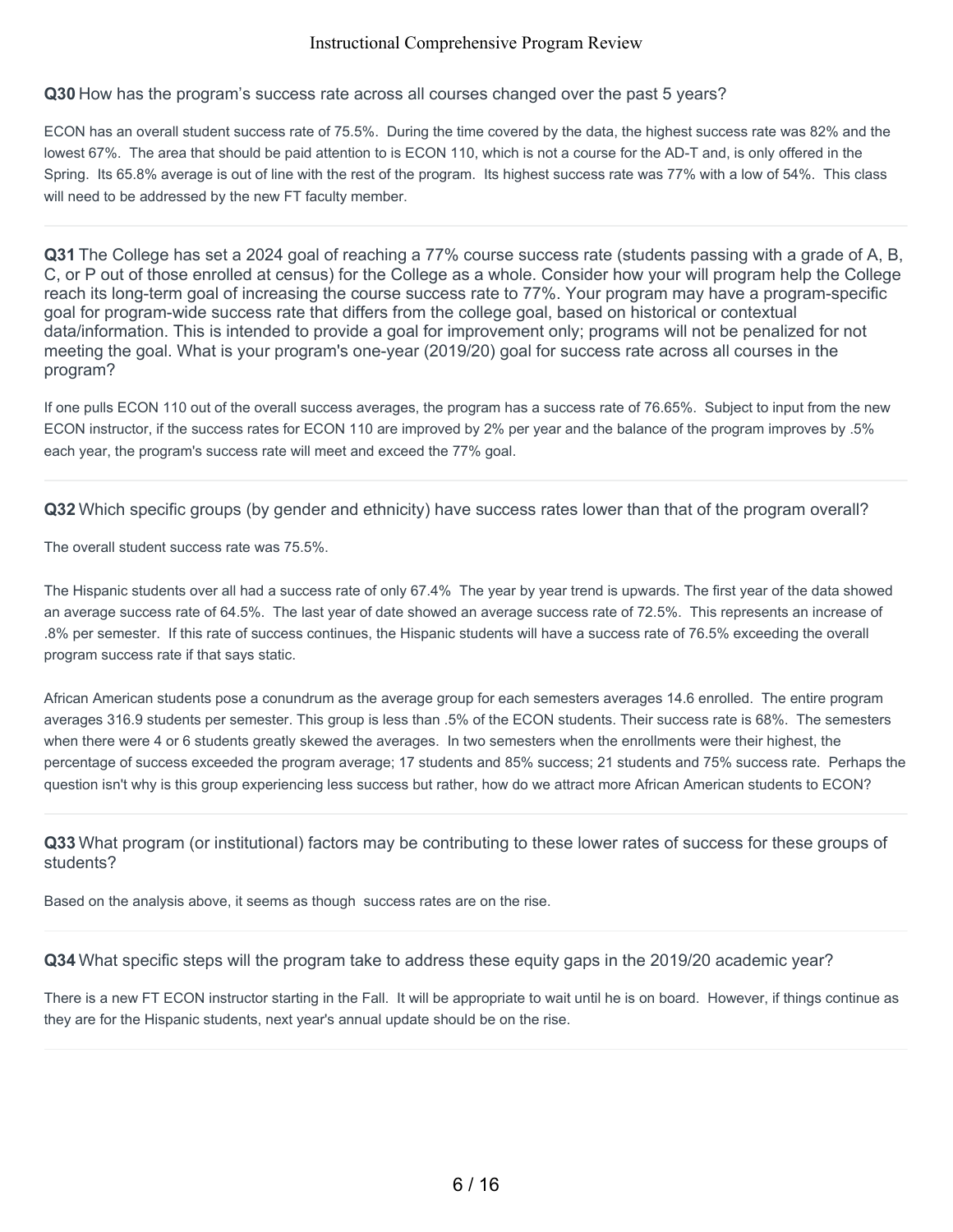**Q35** How do these activities inform the long-term program goals that you are setting in this comprehensive program review?

These long term goals are actually going to be deferred until next year's annual update. The FT instructor needs to have input on these goals with an understanding of the institution and the students. We believe that ECON 110 needs an overhaul. We believe that another ECON course needs added that does not conflict with Grossmont. We do not want to negatively disturb the success and enrollment rates as discussed in this report.

| Q36 If you would like to attach any charts or additional<br>documentation (aside from the program review report<br>prepared by the IESE Office), please upload it using the<br>button below. | <b>Respondent skipped this question</b> |
|----------------------------------------------------------------------------------------------------------------------------------------------------------------------------------------------|-----------------------------------------|
| Q37 Does your program offer any courses via distance<br>education (online)?                                                                                                                  | <b>Yes</b>                              |
| Page 6: Distance Education Course Success                                                                                                                                                    |                                         |
| Q38 Are there differences in success rates for distance<br>education (online) versus in-person sections?                                                                                     | Yes                                     |
| Q39 If there are differences in success rates for distance<br>education (online) versus in-person classes, what will the<br>program do to address these disparities?                         | <b>Respondent skipped this question</b> |
| Page 7: Strengths, Challenges & External Influences                                                                                                                                          |                                         |
| Q40 Please describe your program's strengths.                                                                                                                                                |                                         |
| This program has not yet awarded an ECON degree as that is a new addition. That, in and of itself, is a strength.                                                                            |                                         |
| The core courses in ECON are required for transfer in ECON, BUS and ACCT. That leads to strong enrollment numbers.                                                                           |                                         |
| The program has a new FT tenure track instructor starting in FA19.                                                                                                                           |                                         |

CE designation brings with it a new funding stream.

Strong enrollment and success figures.

**Q41** Please describe your program's challenges.

The program has a new FT tenure track instructor starting in FA19.

The program is nested in the CE division and in a CE department. It may be an adjustment for the new FT instructor to be CE.

Increasing already strong enrollment and success figures.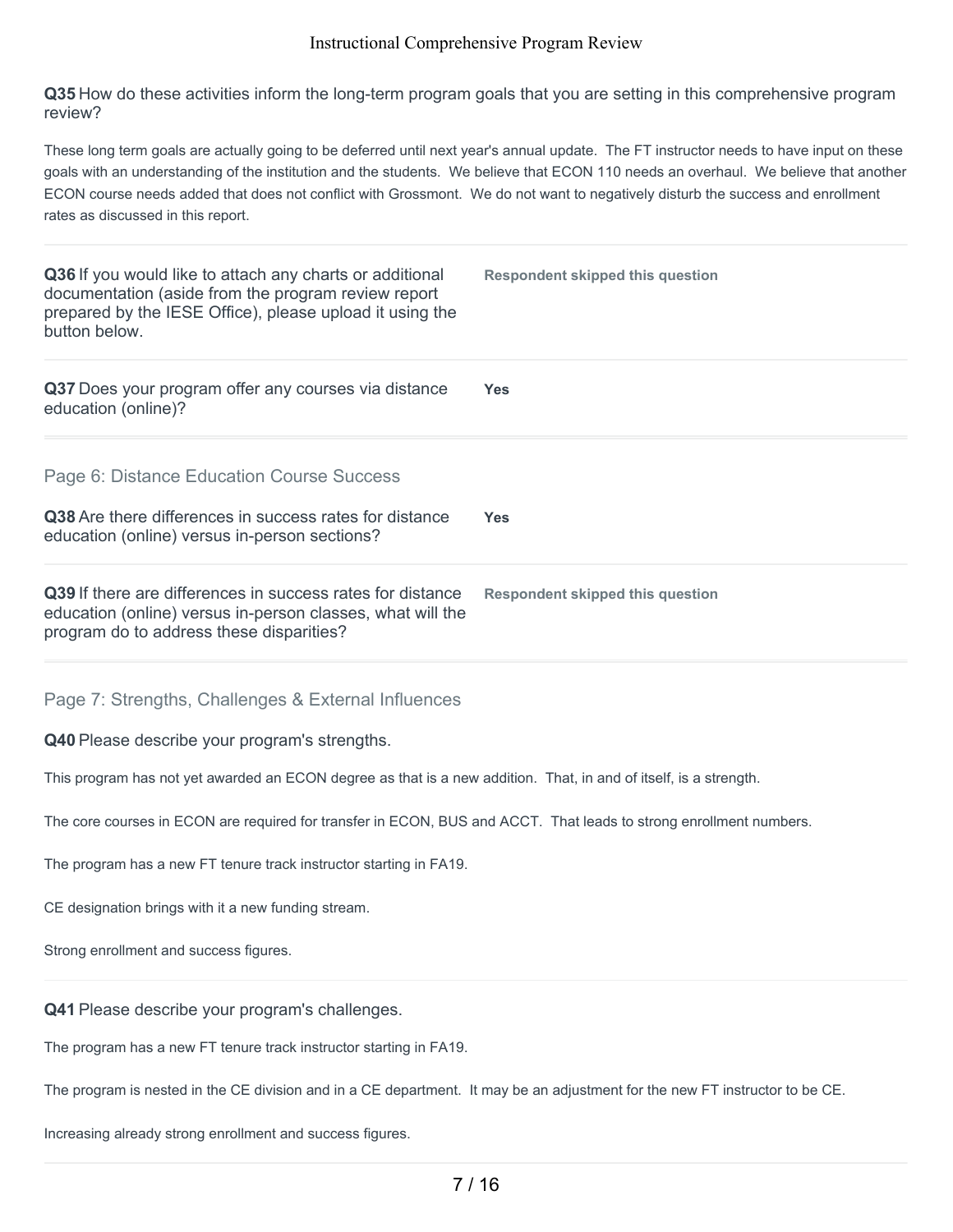**Q42** Please describe external influences that affect your program (both positively and negatively).

Up until FA19, a negative influence would have been lack of a FT instructor. Hopefully, that is not longer the case.

The San Diego Center for Economic Education proved to be a vital link in the advertising of the FT faculty position. We believe we have hired a premier FT ECON faculty member, who is an experienced educator and understands the CA community college system.

# Page 8: V. Previous Goals: Update (If Applicable)

| Q43 Would you like to provide an update for your<br>previous Goal(s)?                      | <b>No</b>                               |
|--------------------------------------------------------------------------------------------|-----------------------------------------|
| Page 9: Previous Goal 1                                                                    |                                         |
| <b>Q44 Previous Goal 1:</b>                                                                | <b>Respondent skipped this question</b> |
| <b>Q45</b> Link to College Strategic Goal(s):                                              | <b>Respondent skipped this question</b> |
| Q46 Goal Status                                                                            | <b>Respondent skipped this question</b> |
| Q47 How was the goal evaluated? If the goal is "in<br>progress," how will it be evaluated? | <b>Respondent skipped this question</b> |
| Q48 Please provide the rationale for this goal:                                            | <b>Respondent skipped this question</b> |
| Q49 Please provide the goal action steps for the year<br>(previously "Activities"):        | <b>Respondent skipped this question</b> |
| Q50 Do you have another goal to update?                                                    | <b>Respondent skipped this question</b> |
| Page 10: Previous Goal 2                                                                   |                                         |
| Q51 Previous Goal 2:                                                                       | <b>Respondent skipped this question</b> |
| Q52 Link to College Strategic Goal(s):                                                     | <b>Respondent skipped this question</b> |
| Q53 Goal Status                                                                            | <b>Respondent skipped this question</b> |
| Q54 How was the goal evaluated? If the goal is "in<br>progress," how will it be evaluated? | <b>Respondent skipped this question</b> |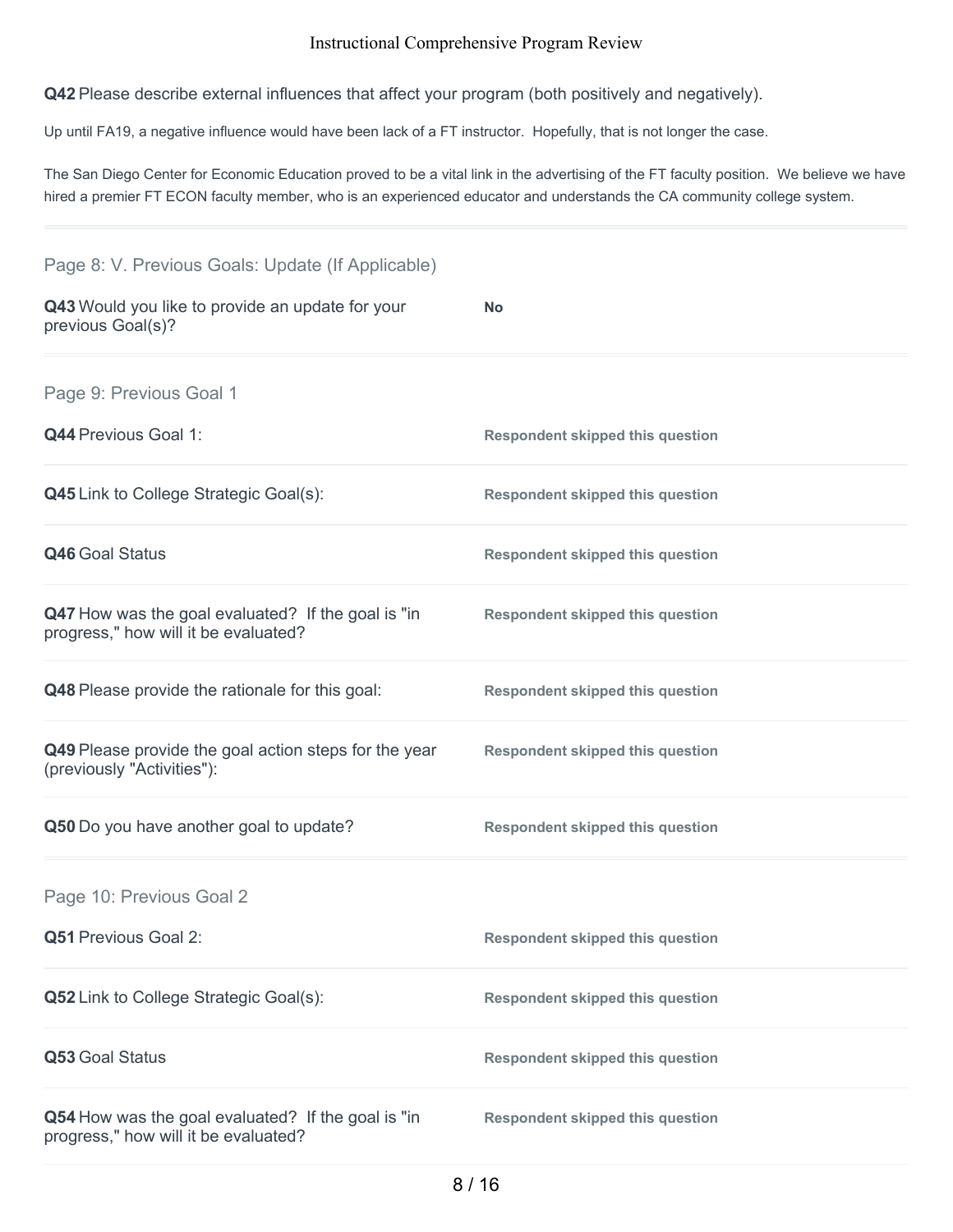| Q55 Please provide the rationale for this goal:                                            | <b>Respondent skipped this question</b> |
|--------------------------------------------------------------------------------------------|-----------------------------------------|
| Q56 Please provide the goal action steps for the year<br>(previously "Activities"):        | <b>Respondent skipped this question</b> |
| Q57 Do you have another goal to update?                                                    | <b>Respondent skipped this question</b> |
| Page 11: Previous Goal 3                                                                   |                                         |
| Q58 Previous Goal 3:                                                                       | <b>Respondent skipped this question</b> |
| Q59 Link to College Strategic Goal(s)                                                      | <b>Respondent skipped this question</b> |
| Q60 Goal Status                                                                            | <b>Respondent skipped this question</b> |
| Q61 How was the goal evaluated? If the goal is "in<br>progress," how will it be evaluated? | <b>Respondent skipped this question</b> |
| Q62 Please provide the rationale for this goal:                                            | <b>Respondent skipped this question</b> |
| Q63 Please provide the goal action steps for the year<br>(previously "Activities"):        | <b>Respondent skipped this question</b> |
| Q64 Do you have another goal to update?                                                    | <b>Respondent skipped this question</b> |
| Page 12: Previous Goal 4                                                                   |                                         |
| Q65 Previous Goal 4:                                                                       | <b>Respondent skipped this question</b> |
| Q66 Link to College Strategic Goal(s)                                                      | <b>Respondent skipped this question</b> |
| Q67 Goal Status                                                                            | <b>Respondent skipped this question</b> |
| Q68 How was the goal evaluated? If the goal is "in<br>progress," how will it be evaluated? | <b>Respondent skipped this question</b> |
| Q69 Please provide the rationale for this goal:                                            | <b>Respondent skipped this question</b> |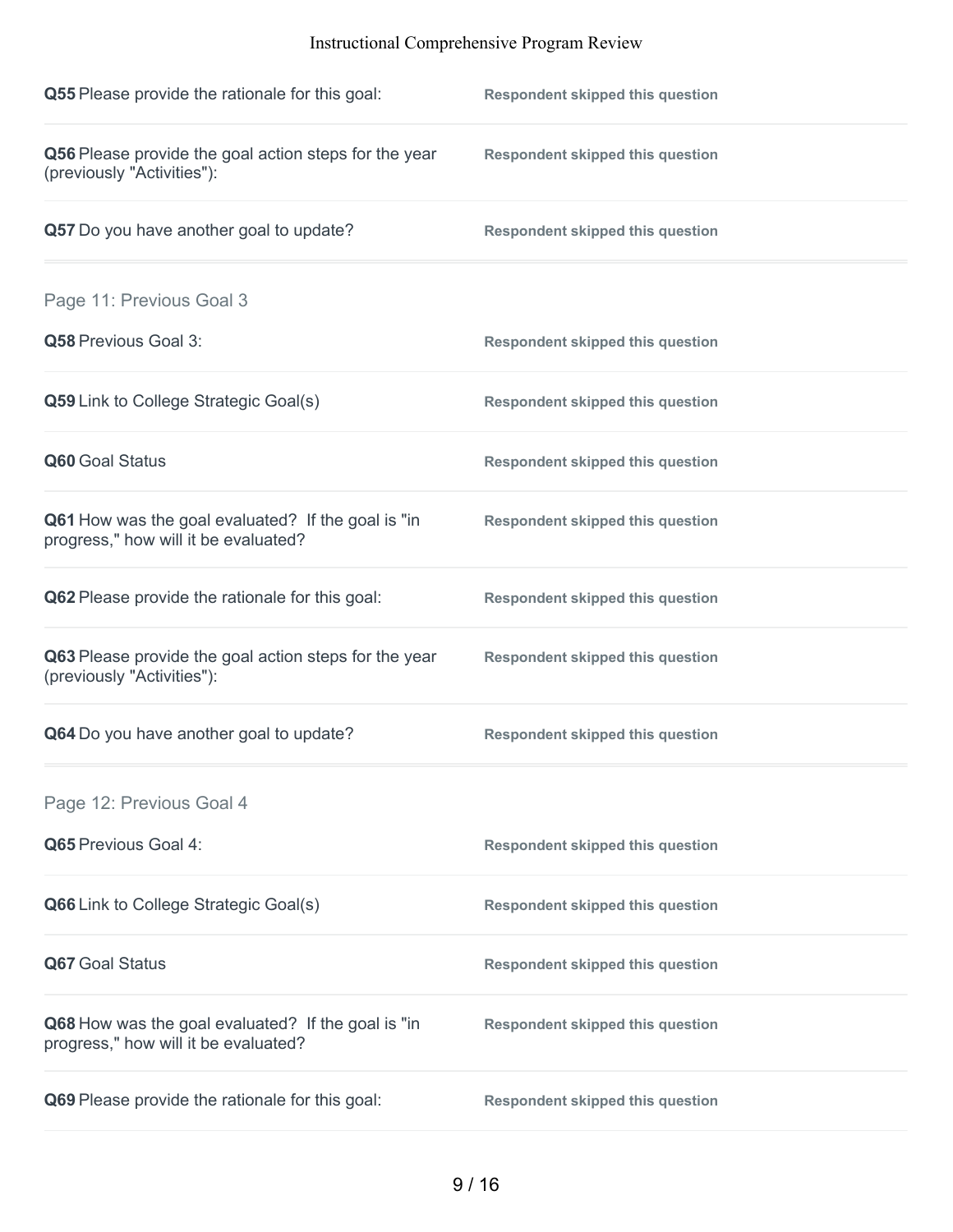| Q70 Please provide the goal action steps for the year<br>(previously "Activities"): | <b>Respondent skipped this question</b> |
|-------------------------------------------------------------------------------------|-----------------------------------------|
| Page 13: VI. New Goals                                                              |                                         |
| Q71 Would you like to submit any new goal(s)?                                       | <b>No</b>                               |
| Page 14: New Goal 1                                                                 |                                         |
| Q72 New Goal 1:                                                                     | <b>Respondent skipped this question</b> |
| Q73 Link to College Strategic Goal                                                  | <b>Respondent skipped this question</b> |
| Q74 Please provide the rationale for this goal:                                     | <b>Respondent skipped this question</b> |
| Q75 Please provide the goal action steps for the year<br>(previously "Activities"): | <b>Respondent skipped this question</b> |
| Q76 How will the goal be evaluated?                                                 | <b>Respondent skipped this question</b> |
| Q77 Do you have another new goal?                                                   | <b>Respondent skipped this question</b> |
| Page 15: New Goal 2                                                                 |                                         |
| Q78 New Goal 2:                                                                     | <b>Respondent skipped this question</b> |
| Q79 Link to College Strategic Goal                                                  | <b>Respondent skipped this question</b> |
| Q80 Please provide the rationale for this goal:                                     | <b>Respondent skipped this question</b> |
| Q81 Please provide the goal action steps for the year<br>(previously "Activities"): | <b>Respondent skipped this question</b> |
| Q82 How will the goal be evaluated?                                                 | <b>Respondent skipped this question</b> |
| Q83 Do you have another new goal?                                                   | <b>Respondent skipped this question</b> |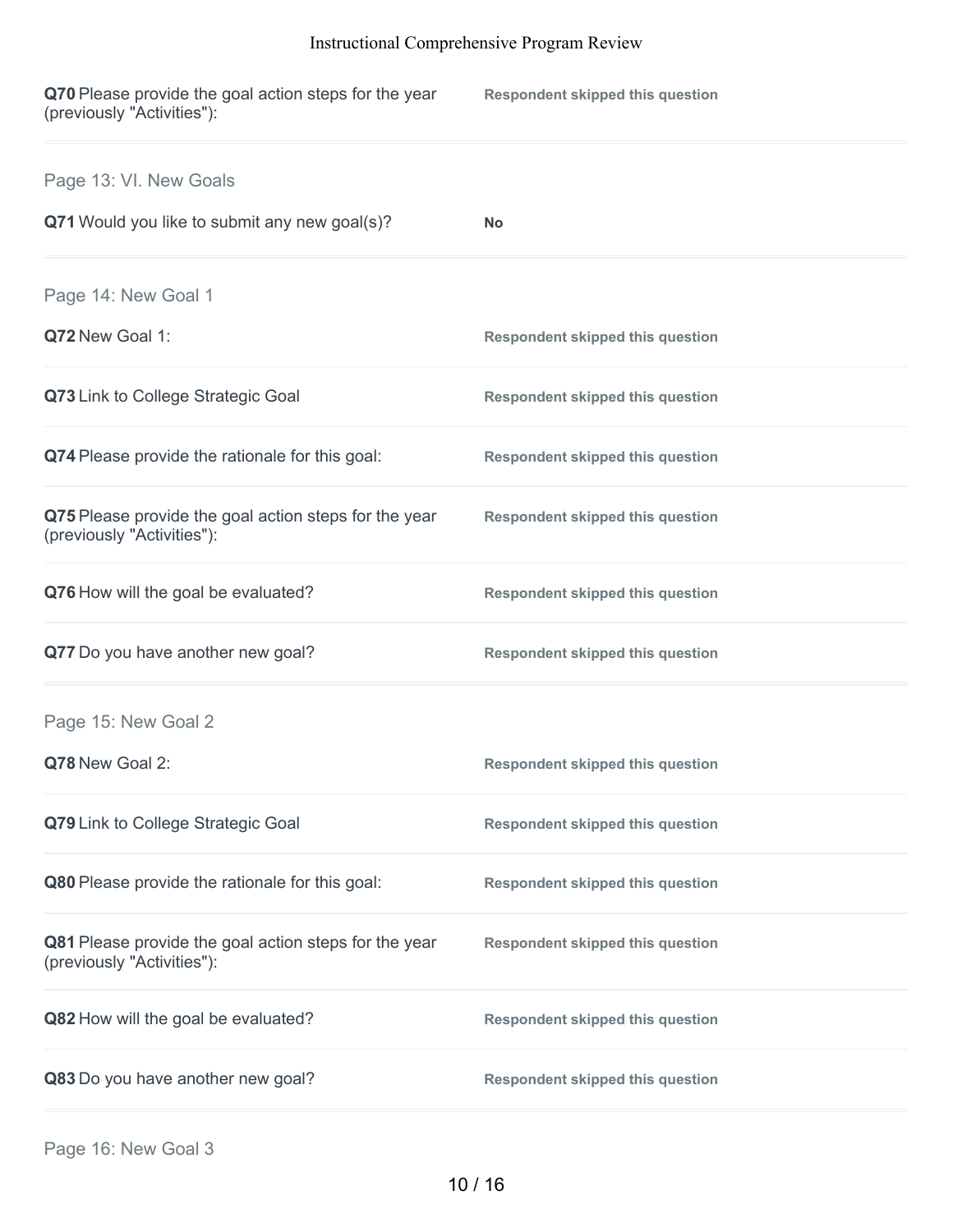| Q84 New Goal 3:                                                                     | <b>Respondent skipped this question</b> |
|-------------------------------------------------------------------------------------|-----------------------------------------|
| Q85 Link to College Strategic Goal                                                  | <b>Respondent skipped this question</b> |
| Q86 Please provide the rationale for this goal:                                     | <b>Respondent skipped this question</b> |
| Q87 Please provide the goal action steps for the year<br>(previously "Activities"): | <b>Respondent skipped this question</b> |
| Q88 How will the goal be evaluated?                                                 | <b>Respondent skipped this question</b> |
| Q89 Do you have another new goal?                                                   | <b>Respondent skipped this question</b> |
| Page 17: New Goal 4                                                                 |                                         |
| Q90 New Goal 4:                                                                     | <b>Respondent skipped this question</b> |
| Q91 Link to College Strategic Goal                                                  | <b>Respondent skipped this question</b> |
| Q92 Please provide the rationale for this goal:                                     | <b>Respondent skipped this question</b> |
| Q93 Please provide the goal action steps for the year<br>(previously "Activities"): | <b>Respondent skipped this question</b> |
| Q94 How will the goal be evaluated?                                                 | <b>Respondent skipped this question</b> |
| Q95 Do you have another new goal?                                                   | <b>Respondent skipped this question</b> |
| Page 18: Resources Needed to Fully Achieve Goal(s)                                  |                                         |
| Q96 Is the program requesting resources this year to<br>achieve this goal?          | <b>Respondent skipped this question</b> |
| Page 19: VII. Faculty Resource Needs                                                |                                         |
| Q97 Are you requesting one or more faculty positions to<br>achieve this goal?       | <b>No</b>                               |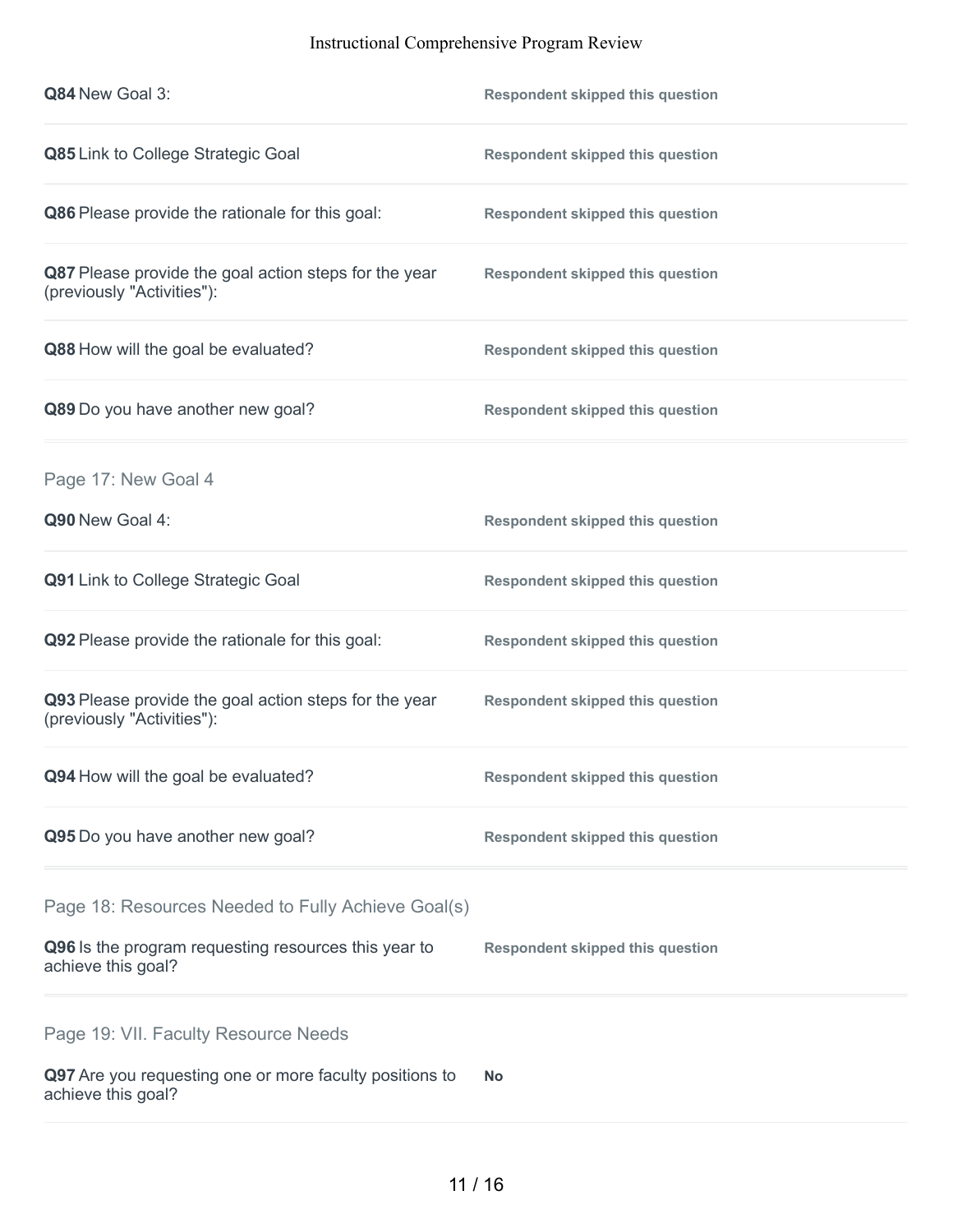| Page 20: Faculty Position Request(s)                                                                                                                                                                                                                                                                                                                                                                                            |                                         |
|---------------------------------------------------------------------------------------------------------------------------------------------------------------------------------------------------------------------------------------------------------------------------------------------------------------------------------------------------------------------------------------------------------------------------------|-----------------------------------------|
| Q98 Please remember to complete the Faculty Position<br>Request Form (accessible here, under Staffing Request<br>Information) for this position that you are requesting and<br>upload it using the button below. The Faculty Position<br>Request Form (In Word) can be located here (under<br>Staffing Request Information). Brief Description of the<br><b>Position Requested:</b>                                             | <b>Respondent skipped this question</b> |
| Q99 Faculty Position Request 1 - Related Program<br>Goal(s):                                                                                                                                                                                                                                                                                                                                                                    | <b>Respondent skipped this question</b> |
| Q100 Faculty Position Request Upload 1: Please upload<br>the completed faculty request form using the button<br>below. You can access the Word version of the Faculty<br>Position Request Form here (under Staffing Request<br>Information).                                                                                                                                                                                    | <b>Respondent skipped this question</b> |
| Q101 Faculty Position Request 2 (if applicable): Please<br>remember to complete the Faculty Position Request<br>Form (accessible here, under Staffing Request<br>Information) for this position that you are requesting and<br>upload it using the button below. The Faculty Position<br>Request Form (In Word) can be located here (under<br>Staffing Request Information). Brief Description of<br><b>Position Requested:</b> | <b>Respondent skipped this question</b> |
| Q102 Faculty Position Request 2 - Related Program<br>Goal(s):                                                                                                                                                                                                                                                                                                                                                                   | <b>Respondent skipped this question</b> |
| Q103 Faculty Position Request Upload 2: Please upload<br>the completed faculty request form button below. You<br>can access the Word version of the Faculty Position<br>Request Form here (under Staffing Request<br>Information).                                                                                                                                                                                              | <b>Respondent skipped this question</b> |
| Page 21: VIII. Classified Staff Resource Needs                                                                                                                                                                                                                                                                                                                                                                                  |                                         |
| Q104 Are you requesting one or more classified positions No<br>to achieve this goal?                                                                                                                                                                                                                                                                                                                                            |                                         |

Page 22: Classified Staff Position Request(s)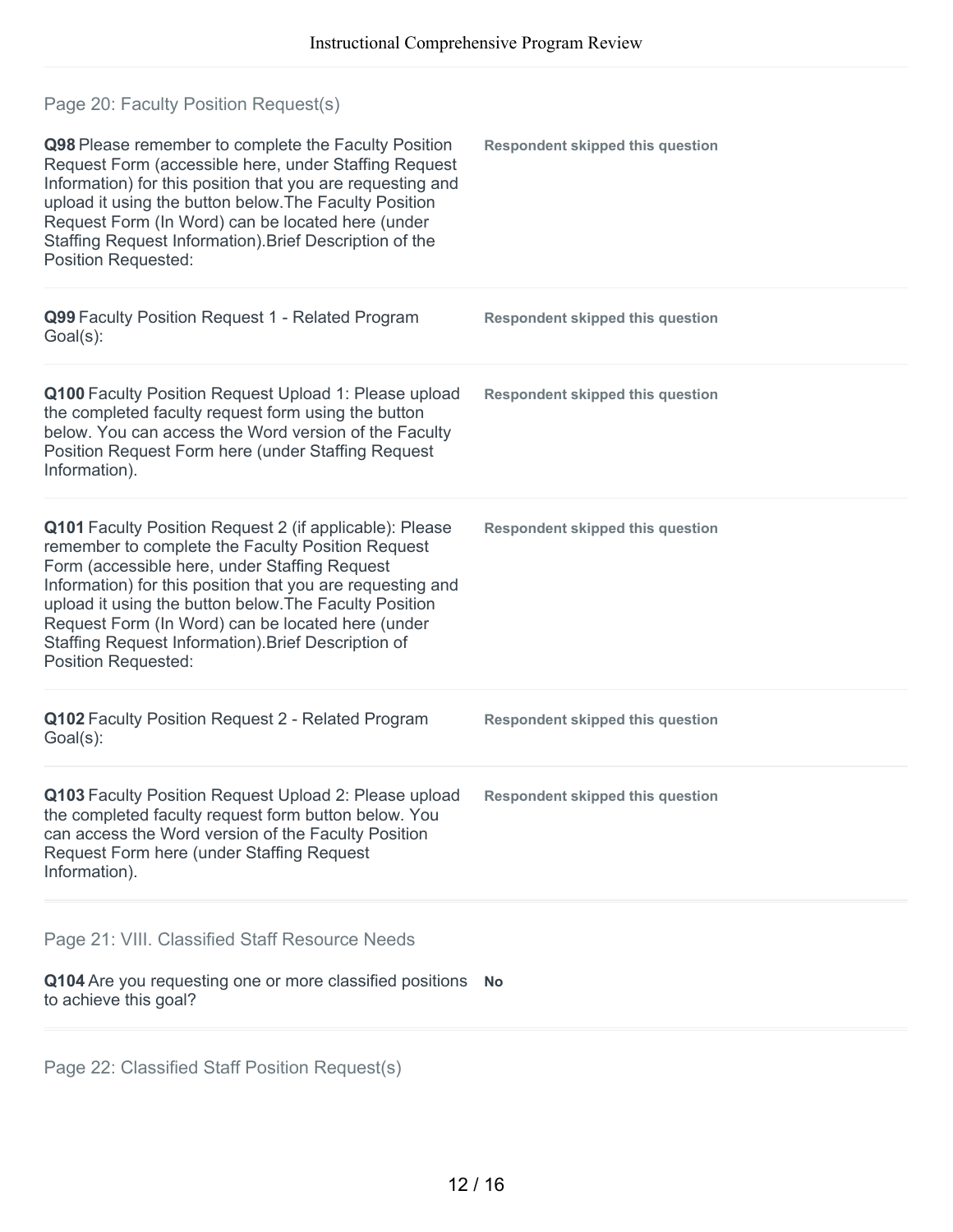| Q105 Classified Staff Position Request 1: Please<br>remember to complete the Classified Staff Position<br>Request Form (accessible here, under Staffing Request<br>Information) for this position you are requesting. Brief<br>Description of Position Requested:  | <b>Respondent skipped this question</b> |
|--------------------------------------------------------------------------------------------------------------------------------------------------------------------------------------------------------------------------------------------------------------------|-----------------------------------------|
| Q106 Classified Staff Position 1 Related Program<br>Goal(s):                                                                                                                                                                                                       | <b>Respondent skipped this question</b> |
| Q107 Classified Staff Position Request Upload 1: Please<br>upload a completed Classified Position Request Form<br>using the button below. You can access the Word<br>version of the Classified Position Request Form<br>here (under Staffing Request Information). | <b>Respondent skipped this question</b> |
| Q108 Classified Staff Position Request 2: Please<br>remember to complete the Classified Staff Position<br>Request Form (accessible here, under Staffing Request<br>Information) for each position you are requesting. Brief<br>Description of Position Requested:  | <b>Respondent skipped this question</b> |
| Q109 Classified Staff Position 2 Related Program<br>Goal(s):                                                                                                                                                                                                       | <b>Respondent skipped this question</b> |
| Q110 Classified Staff Position Request Upload 2: Please<br>upload a completed Classified Position Request Form<br>using the button below. You can access the Word<br>version of the Classified Position Request Form<br>here (under Staffing Request Information). | <b>Respondent skipped this question</b> |
| Page 23: IX. Technology Resource Needs                                                                                                                                                                                                                             |                                         |
| Q111 Are you requesting technology resources to<br>achieve this goal?                                                                                                                                                                                              | No                                      |
| Page 24: Technology Request(s)                                                                                                                                                                                                                                     |                                         |
| Q112 Technology Request 1: Please remember to<br>complete a Technology Request Form for each request.<br>You can access the online Technology Request Form<br>here: Technology Request Form.                                                                       | <b>Respondent skipped this question</b> |
| Q113 Technology Request 2: Please remember to<br>complete a Technology Request Form for each request.<br>You can access the online Technology Request Form<br>here: Technology Request Form.                                                                       | <b>Respondent skipped this question</b> |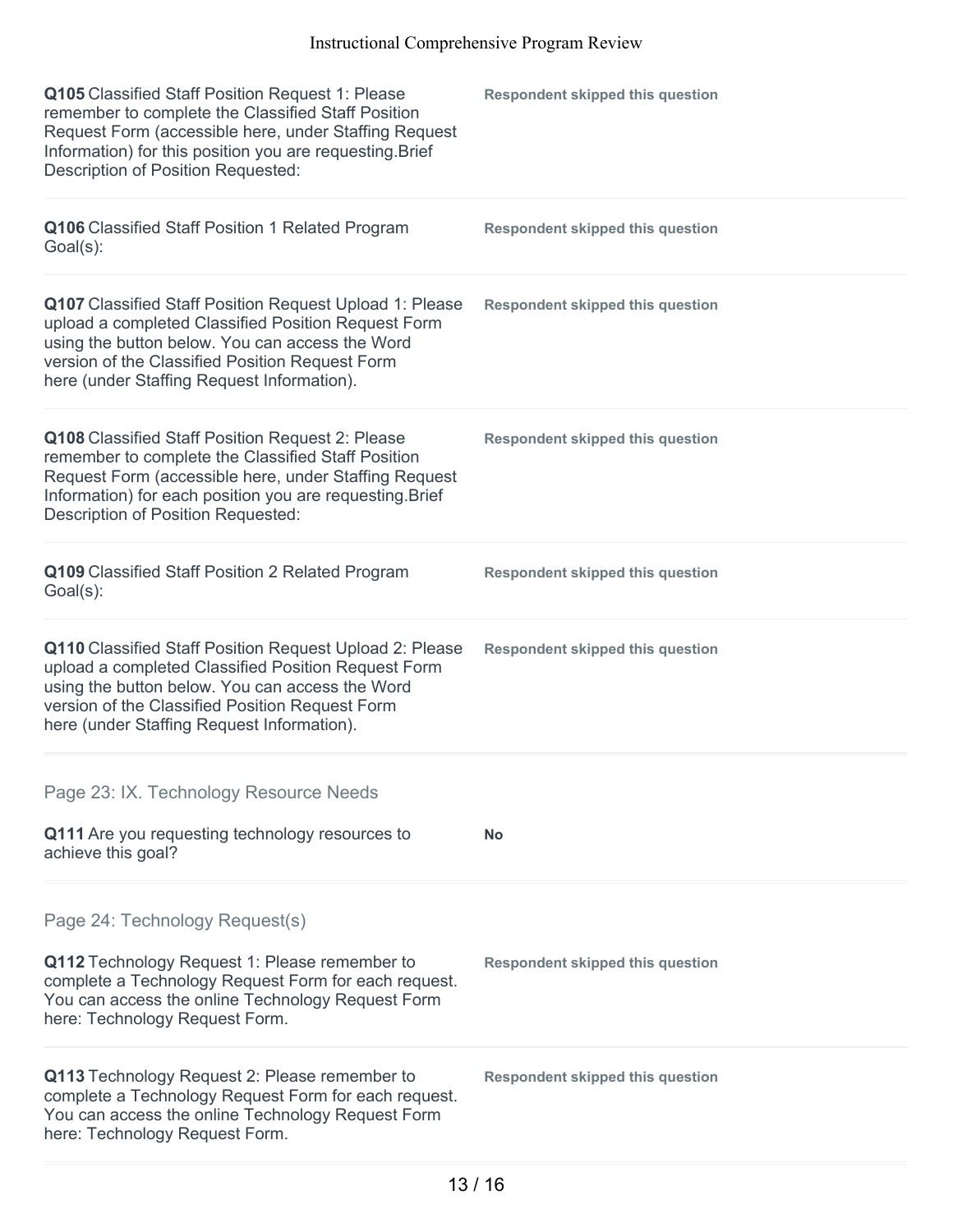Page 25: X. Perkins and Strong Workforce Resource Needs

| Q114 Are you requesting Perkins and/or Strong<br>Workforce resources to achieve this goal?                                                                                                                                               | No                                      |
|------------------------------------------------------------------------------------------------------------------------------------------------------------------------------------------------------------------------------------------|-----------------------------------------|
| Page 26: Perkins Request and Strong Workforce<br>Q115 Perkins Request and Strong Workforce 1: Please<br>remember to complete the Perkins Request Form and<br>submit it via the annual Perkins/Strong Workforce<br>request process/cycle. | <b>Respondent skipped this question</b> |
| Q116 Perkins Request and Strong Workforce 2: Please<br>remember to complete the Perkins Request Form and<br>submit it via the annual Perkins/Strong Workforce<br>request process/cycle.                                                  | <b>Respondent skipped this question</b> |
| Page 27: XI. Supplies/Equipment Resource Needs<br>Q117 Are you requesting supplies and/or equipment<br>resources to achieve this goal?                                                                                                   | No                                      |
| Page 28: Supplies/Equipment Request(s)<br>Q118 Supplies/Equipment Request 1: In the boxes below<br>please provide information on your request.<br>Supplies/Equipment requests will be considered on a<br>one-time funding basis.         | <b>Respondent skipped this question</b> |
| Q119 Supplies/Equipment Documentation 1: Please<br>upload any supplies/equipment quotes or additional<br>documentation for this request.                                                                                                 | <b>Respondent skipped this question</b> |
| Q120 Supplies/Equipment Request 2: In the boxes below<br>please provide information on your request.<br>Supplies/Equipment requests will be considered on a<br>one-time funding basis.                                                   | <b>Respondent skipped this question</b> |
| Q121 Supplies/Equipment Documentation 2: Please<br>upload any supplies/equipment quotes or additional<br>documentation for this request.                                                                                                 | <b>Respondent skipped this question</b> |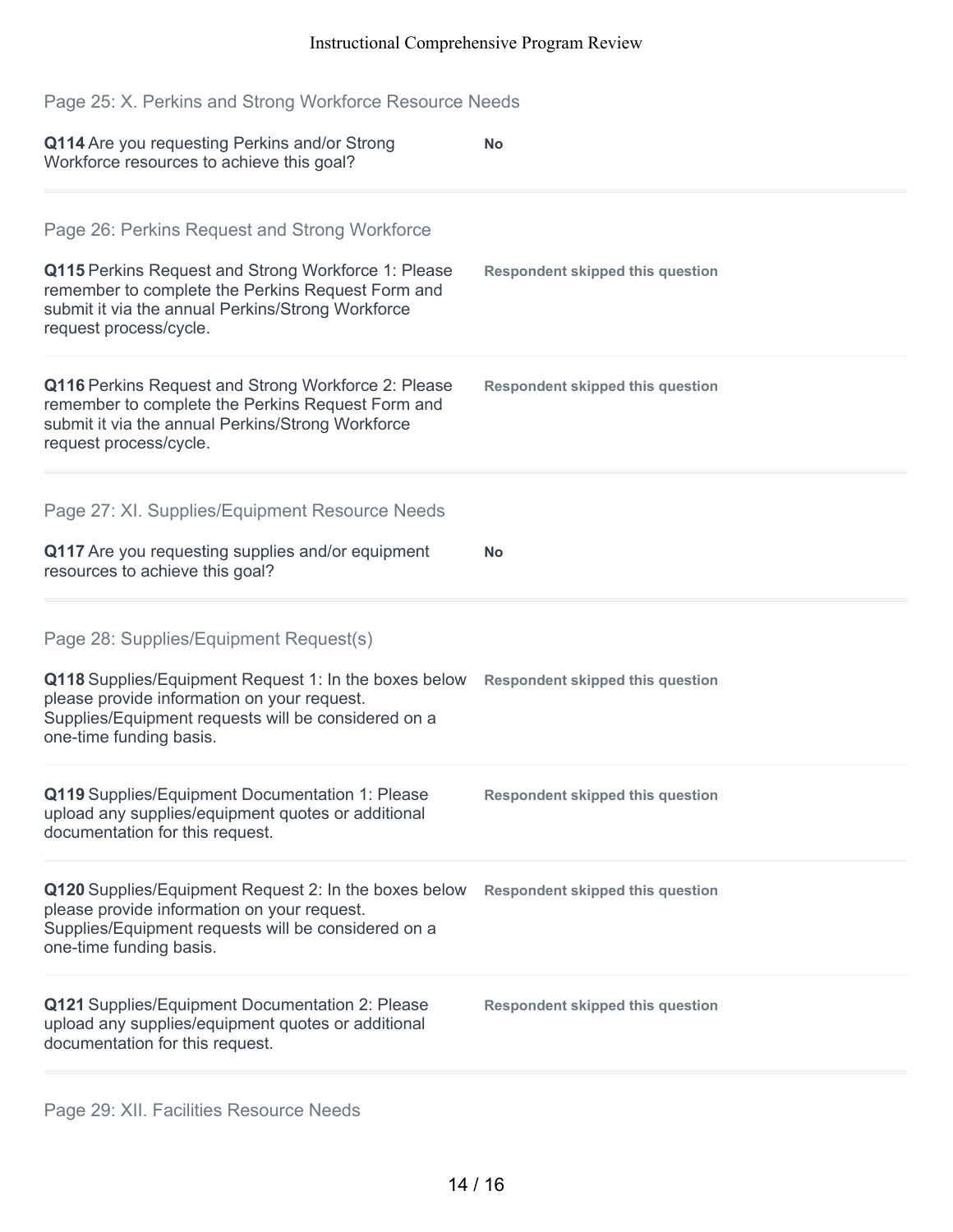**Q122** Are you requesting facilities resources to achieve this goal? **No Q123** Facilities Request 1: Please provide the information below and remember to complete the online Facilities Request Form, accessible here: Facilities Request Form **Respondent skipped this question Q124** Facilities Request 2: Please provide the information below and remember to complete the online Facilities Request Form, accessible here: Facilities Request Form **Respondent skipped this question Q125** Are you requesting professional development resources to achieve this goal? **No Q126** Professional Development Request 1: Please provide the information identified below and follow the process for requesting professional development funds, outlined here. **Respondent skipped this question Q127** Professional Development Request 2: Please provide the information identified below and follow the process for requesting professional development funds, outlined here. **Respondent skipped this question Q128** Are you requesting any other resources to achieve this goal? **No Q129** Other Resource Request 1: Other resource requests will be considered on a one-time funding basis. Please fill in the information below. **Respondent skipped this question** Page 30: Facilities Request Page 31: XIII. Professional Development Resource Needs Page 32: Professional Development Request Page 33: XIV. Other Resource Needs Page 34: Other Resource Request